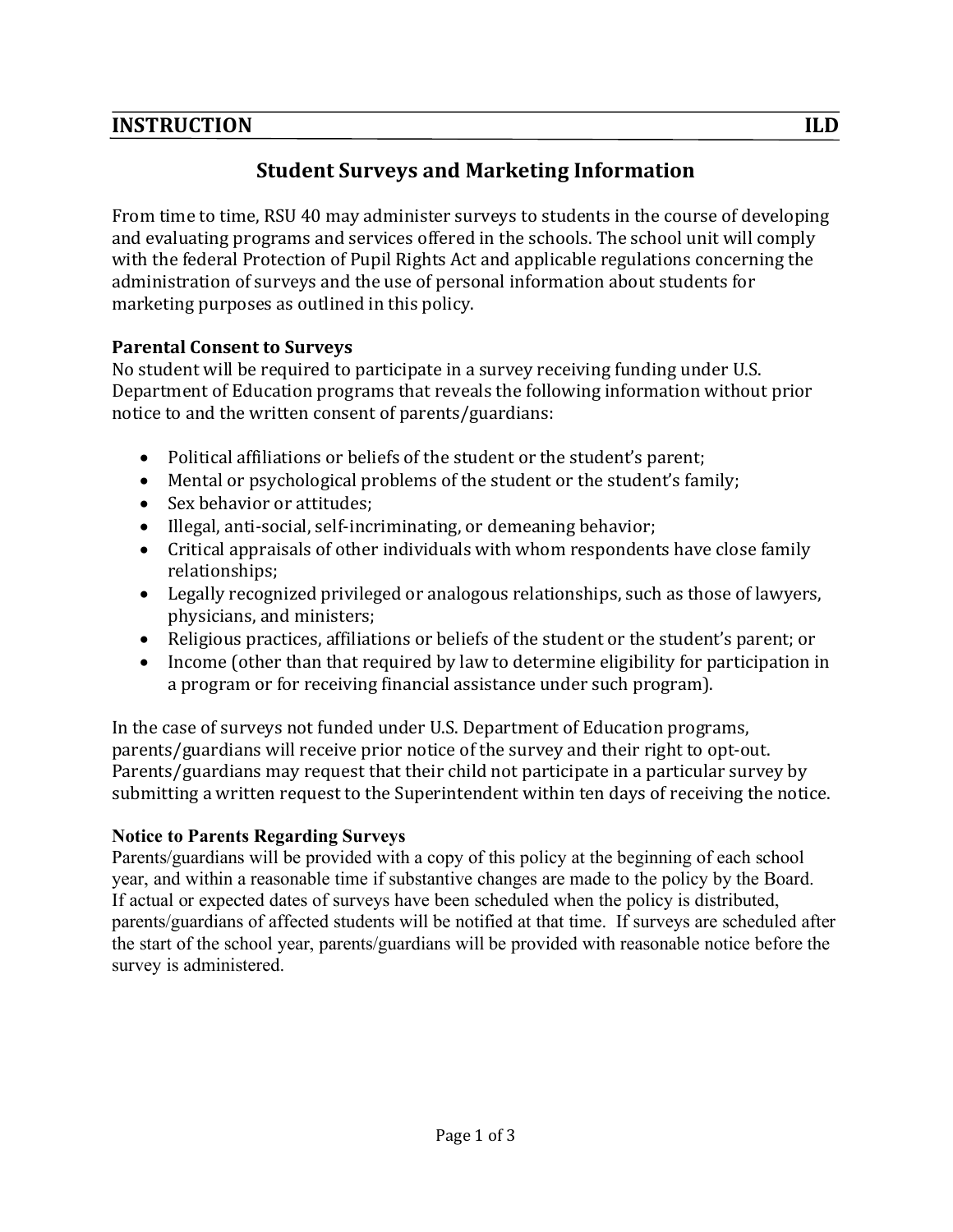## **INSTRUCTION**

#### **Procedure for Inspection of Surveys/Instructional Materials**

Parents/guardians have the right to inspect any survey created by a third party before it is distributed or administered to students. Parents may also inspect any instructional materials, including teacher's manuals, films, tapes, or other supplementary material which will be used in connection with any survey.

Parents/guardians may request to inspect surveys or related instructional materials by submitting a request in writing to the Superintendent within ten days of receiving notice that a survey is to be administered. The Superintendent will make arrangements for the parent/guardian to inspect the survey and/or materials within a reasonable time prior to the scheduled date for the survey.

#### **Use of Student Personal Information for Marketing Purposes**

RSU 40 does not collect, use or disseminate personal information about students for marketing or commercial purposes.

This policy does not prevent the collection, use or dissemination of personal information collected from students for the exclusive purpose of developing, evaluating or providing educational products or services for or to students or educational institutions (including but not limited to tests and assessments, sale by students of products or services to raise funds for school-related purposes, student recognition programs and book clubs or magazines).

#### **Protection of Student Privacy**

The Superintendent will be responsible for ensuring that appropriate measures are taken to ensure that student privacy is protected when surveys are administered or personal information about student is collected, disclosed or used for marketing purposes.

## **Students Over 18/Emancipated Students**

In the case of emancipated students or students over the age of 18, the parent/guardian rights described in this policy transfer to the student.

## **Complaints**

The United States Department of Education maintains an office that handles complaints about alleged violations of the Protection of Pupil Rights Amendment by local school units. Complaints regarding violations may be submitted in writing to:

Family Policy Compliance Office U.S. Department of Education 400 Maryland Avenue, S.W. Washington, D.C. 20202-4605